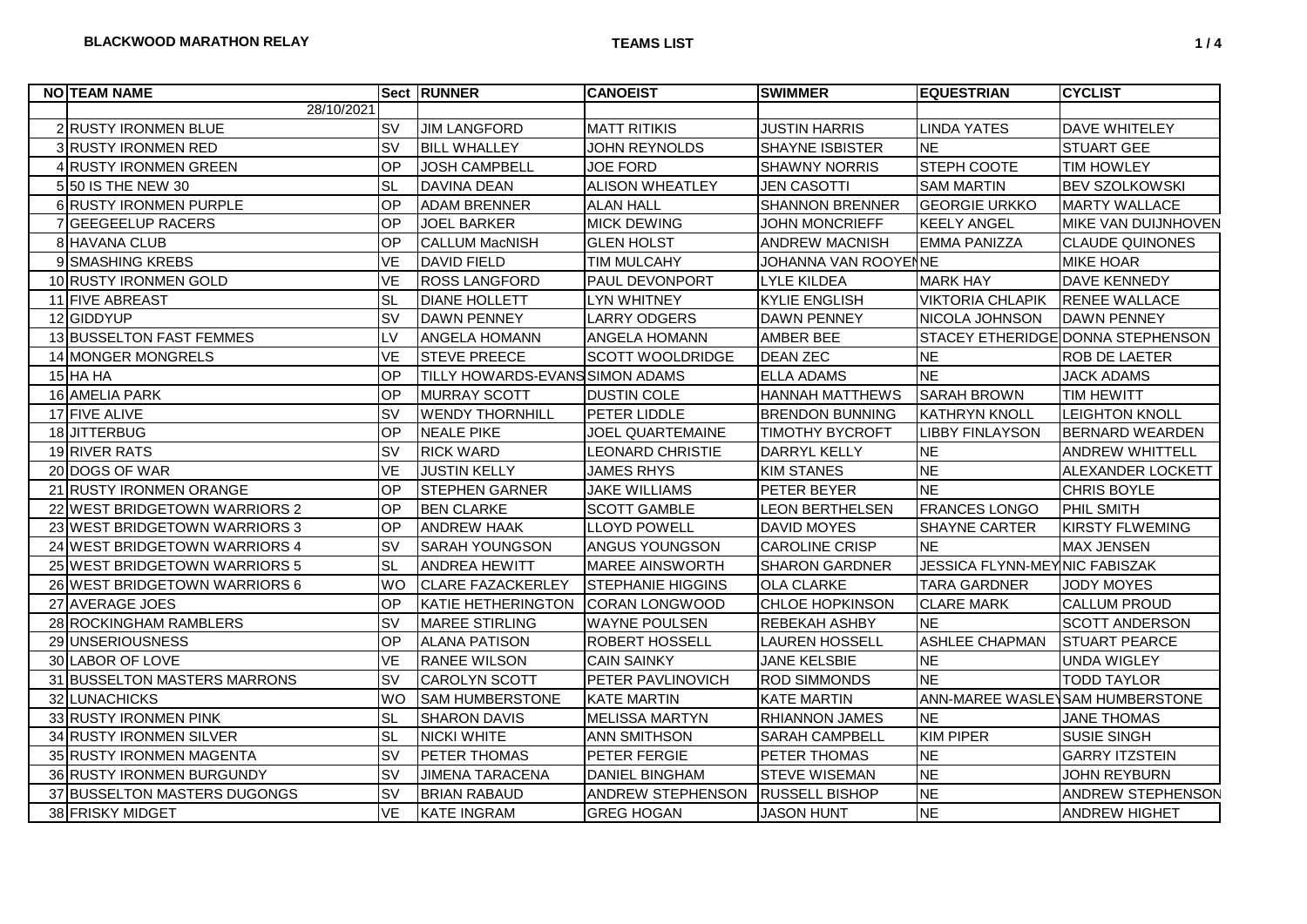| <b>NO TEAM NAME</b>               |                | Sect RUNNER                           | <b>CANOEIST</b>         | <b>SWIMMER</b>          | <b>EQUESTRIAN</b>               | <b>CYCLIST</b>          |
|-----------------------------------|----------------|---------------------------------------|-------------------------|-------------------------|---------------------------------|-------------------------|
| 39 ROCKET AND GROOT               | OP             | <b>JORJA WILLIAMSON</b>               | <b>SAM WILLIAMSON</b>   | <b>JORJA WILLIAMSON</b> | <b>NE</b>                       | SAM WILLIAMSON          |
| 40 LIFESPORTS GUNNA CATCH YA      |                | <b>DARCY CRAVEN</b>                   | KOBY GOUGH              | <b>SCOTT MOORE</b>      | <b>NE</b>                       | <b>ETHAN WILLEY</b>     |
| 41 OVER 4T                        | <b>SV</b>      | <b>TONY CROSSLAND</b>                 | <b>TED WILLETT</b>      | PETER SANDERSON         | <b>NE</b>                       | <b>IAN KUGLER</b>       |
| 42 FOREVER YOUNG                  | <b>SV</b>      | <b>LISA TAYLOR</b>                    | <b>JOHN WHITEHAND</b>   | <b>LINDSAY SHEPHERD</b> | <b>JO FLYNN</b>                 | <b>JENNIFER BATH</b>    |
| 43 IMAGINE IF WE TRAINED          | OP             | <b>JACK WILLIAMSON</b>                | DECLAN BOTTOMLEY        | <b>JACK WILLIAMSON</b>  | <b>NE</b>                       | DECLAN BOTTOMLEY        |
| 44 OLD DOCS                       | <b>SV</b>      | <b>LIZZY PAVLOVICH</b>                | <b>RICHARD LANG</b>     | <b>TIM HUMPHREY</b>     | <b>JOAN GILL</b>                | PETER BATH              |
| 45 THINKFIT WOMAN                 | <b>WO</b>      | <b>KATRINA BRYCE</b>                  | MARIE ANDERSSON         | <b>TAM SWAN</b>         | SERENA SOMMERVIL SUZANNE BECK   |                         |
| 46 THINKFIT MENS                  | VE             | <b>CRAIG BECK</b>                     | <b>JUSTIN DAVIS</b>     | <b>LIAM SOUTHAM</b>     | <b>TEX WEBSTER</b>              | <b>DEAN SWAN</b>        |
| 47 THINKFIT KIDS                  | U <sub>8</sub> | KOBEE BECK                            | NOAH BOLDY              | <b>MIA SOUTHAM</b>      | <b>ROSIE WEBSTER</b>            | <b>KOBEE BECK</b>       |
| 48 THINKFITTER 4 KIDS             | U8             | CHARLOTTE COOPER                      | JOEL HORTON             | <b>AMY TUCKER</b>       | ASHA HENDERSON                  | <b>LUKA DAVIS</b>       |
| 49 UNDERTRAINED AND OVERCONFIDENT | OP             | <b>SCOTT SMITH</b>                    | <b>BAILEY FIELD</b>     | <b>KEELY GEORGE</b>     | <b>NE</b>                       | <b>ANDREW HANNIG</b>    |
| 50 OVERCONFIDENT AND UNDERTRAINED | <b>SV</b>      | <b>TONY ROBERTSON</b>                 | <b>STEVEN FULLARTON</b> | <b>GINA FULLARTON</b>   | <b>NE</b>                       | STEVEN WALKERDEN        |
| 51 SCHWIMMEN                      | <b>SL</b>      | <b>ABIGAIL SUTHERLAND</b>             | <b>AMANDA BROWN</b>     | MICHELE SCHMIDT         | <b>NE</b>                       | <b>TRACEY KIMPTON</b>   |
| 52 IT'S TIME                      | <b>SV</b>      | <b>KEITH YARDLEY</b>                  | <b>ROD CHAMBERS</b>     | <b>RICHARD GEORGE</b>   | <b>CHRIS HADDON</b>             | TOM CROSS               |
| 53 HERE FOR BEERS                 | <b>VE</b>      | <b>DAVID SHINNER</b>                  | <b>BEN LARKIN</b>       | <b>ADRIAN BARRETT</b>   | <b>NE</b>                       | <b>ADRIAN PARODY</b>    |
| 54 WHEATBELT WALLABIES            | OP             | <b>JEMMA REID</b>                     | <b>TIM WIESE</b>        | <b>JEMMA REID</b>       | <b>JEMMA REID</b>               | <b>TIM WIESE</b>        |
| 55 BLACKWOOD BEASTS               | OP             | <b>ISAAC SEALEY</b>                   | <b>ISAAC SEALEY</b>     | SARAH WILSON            | DAIHA CHESTER-DUI MARK CUMMINGS |                         |
| 56 FAST BUT NOT FURIOUS           | OP             | MITCHELL DUNN                         | <b>DAVID WORTHY</b>     | <b>ASHLEY MEILLEAR</b>  | <b>NE</b>                       | <b>JOSH PONTON</b>      |
| 57 SHORT OF A SIX PACK            | <b>VE</b>      | <b>TERESSA KENNINGTON MARK WILMAN</b> |                         | <b>GREGORY HARDING</b>  | <b>CAROLINE RICE</b>            | <b>BRYAN KENNINGTON</b> |
| 58 HONEY BADGERS                  | <b>VE</b>      | <b>NATHAN WALTER</b>                  | <b>CRAIG BESWICK</b>    | <b>CHRIS MOTT</b>       | <b>NE</b>                       | <b>GEORGE CRAIG</b>     |
| 59 THE DEFIBRILLATORS             | <b>VE</b>      | <b>MARK LAWRENCE</b>                  | <b>HUNTER SMITH</b>     | DONALD PENTZ            | CAMPBELL CLIFTON BRIAN KENT     |                         |
| 60 6101 HOTEL                     | OP             | <b>SIENNA HEPWORTH</b>                | <b>BRAD SCULLY</b>      | <b>ALANA TULIP</b>      | <b>NE</b>                       | <b>BRIAN MARTIN</b>     |
| 61 6101 INDIA                     | OP             | <b>GEMMA MILNE</b>                    | <b>ALANA HEPWORTH</b>   | <b>JAMES MARTIN</b>     | <b>NE</b>                       | <b>DOMINICK PONTRE</b>  |
| 62 6101 DELTA                     | OP             | <b>HARRY CARTER</b>                   | <b>MARK CASSIDY</b>     | <b>DAVID MILNE</b>      | <b>NE</b>                       | <b>DAVID FORD</b>       |
| 63 SAFETY BRAKES REVISITED        | OP             | <b>GERARD HILL</b>                    | <b>DAVID BERGLUND</b>   | <b>TRAVIS NEDERPELT</b> | <b>SARAH DACEY</b>              | <b>MATTHEW CONNAN</b>   |
| 64 6101 JULIET                    | LV             | JANINE WAIDE                          | <b>SUE DEERING</b>      | <b>BIANCA BESTON</b>    | <b>NE</b>                       | SINEAD MILLER           |
| 65 6101 KILO                      | <b>VE</b>      | DANIEL YOUNG                          | SIMON DEERING           | <b>MATTHEW BESTON</b>   | <b>NE</b>                       | <b>BRIAN KELLETT</b>    |
| 66 BEATING AROUND THE BUSH        | <b>VE</b>      | <b>MARILEE TAMASY</b>                 | <b>QUINTIN HUGHES</b>   | <b>ANDREW LONGWILL</b>  | ANNE SCHWENKENB YOHEI OKAMOTO   |                         |
| 67 BLACKOUT ELECTRICAL            | OP             | <b>THEA HIGGINBOTTOM</b>              | <b>IAN LOOKE</b>        | <b>SAMUEL LOOKE</b>     | <b>GINA LOOKE</b>               | TOM HIGGINBOTTOM        |
| 68 6101 LIMA                      | <b>VE</b>      | <b>BRONWEN FUCHSBICHL JANE LIDDLE</b> |                         | <b>ADAM WAIDE</b>       | <b>NE</b>                       | <b>TANIS STEBER</b>     |
| 69 TEAM SLOTH                     | OP             | <b>RAY BOYD</b>                       | MICHAEL ARBLASTER       | <b>GABRIEL BOYD</b>     | <b>NE</b>                       | <b>GREG SULLIVAN</b>    |
| 70 DOUG'S TEAM                    | OP             | <b>JAMES DEWING</b>                   | <b>WARREN SOUTHWELL</b> | <b>HOLLY CORDELL</b>    | GILLIAN WADDINGTODREW CORDELL   |                         |
| 71 WIN OR BOOZE                   | OP             | <b>BEN PALMER</b>                     | <b>ALEX GATES</b>       | NATALIE VERNON          | <b>ELLIE DODD</b>               | <b>TROY HIGGINS</b>     |
| 72 COULD OFF BEANS                | <b>SV</b>      | <b>TROY LATHWELL</b>                  | PETER HARVEY            | <b>TROY LATHWELL</b>    | <b>NE</b>                       | <b>JON DERECOURT</b>    |
|                                   |                |                                       |                         |                         |                                 |                         |
| 74 VIVA LA FRANKIE                | OP             | <b>RICHARD AVERY</b>                  | <b>ELIZABETH SMITH</b>  | FELICITY DELLA GOLA NE  |                                 | MARELIZE RUSSOUW        |
| 75 KIMBERLEY CLUB                 | <b>VE</b>      | <b>TBA</b>                            | PETER VAN MAANEN        | <b>GRANT FAWCETT</b>    | <b>JANE GILLHAM</b>             | <b>WAYNE DAVIES</b>     |
| 76 CLARKE MOB                     | <b>OP</b>      | <b>DUSTIN CLARKE</b>                  | <b>ADAM CHATFIELD</b>   | RANCE CLARKE            | <b>LAURIE CLARKE</b>            | <b>TRISTAN CLARKE</b>   |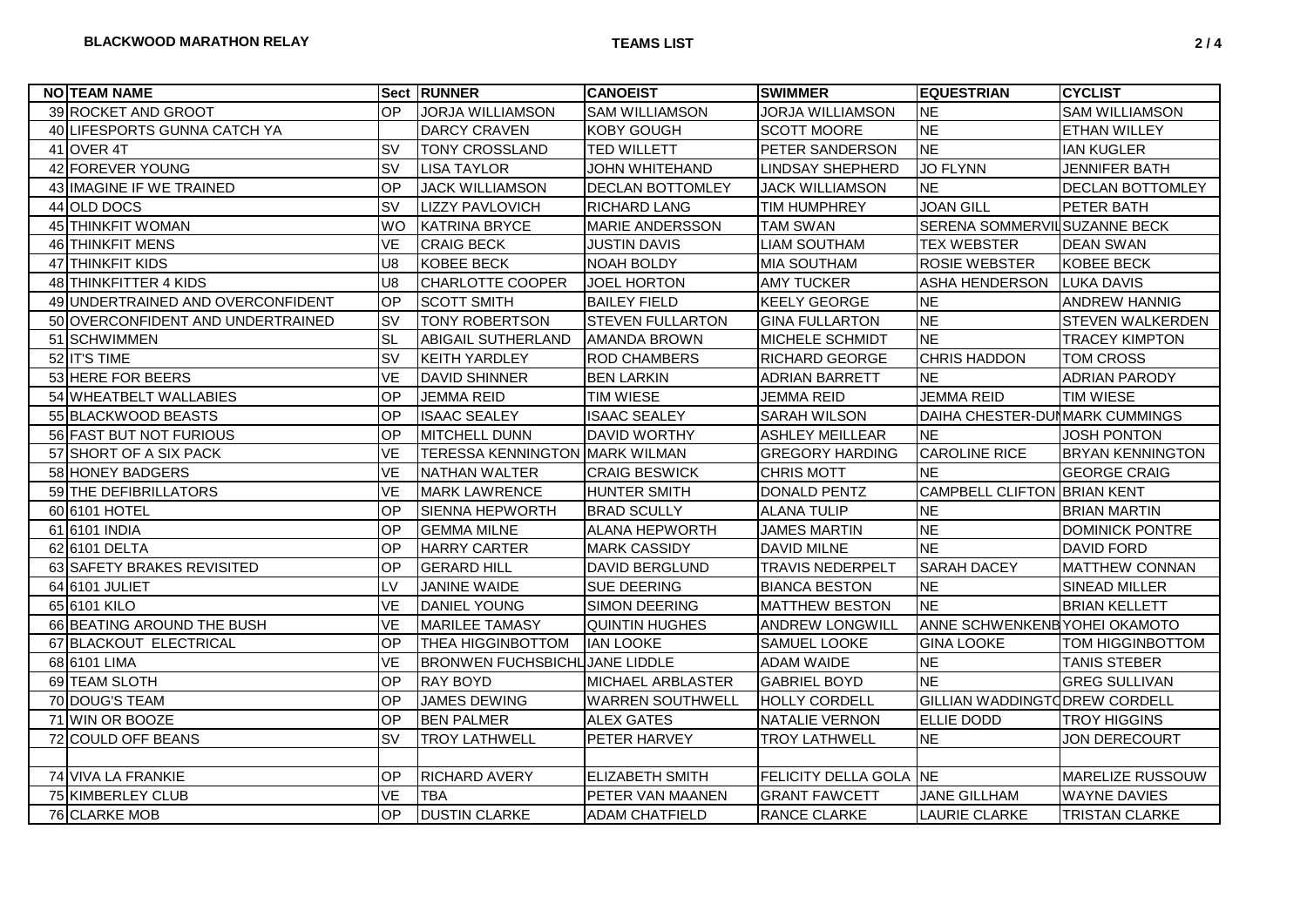| <b>NO TEAM NAME</b>               |                | <b>Sect RUNNER</b>          | <b>CANOEIST</b>           | <b>SWIMMER</b>                    | <b>EQUESTRIAN</b>             | <b>CYCLIST</b>          |
|-----------------------------------|----------------|-----------------------------|---------------------------|-----------------------------------|-------------------------------|-------------------------|
| 77 GARMAN DUO                     | <b>OP</b>      | <b>HARRY GARLAND</b>        | LUKA MANENICA             | <b>HARRY GARLAND</b>              | <b>NE</b>                     | <b>LUKA MANENICA</b>    |
| 78 SHAKE'n'BAKE                   | <b>VE</b>      | <b>JACK DOWIE</b>           | <b>ROB JARRETT</b>        | <b>ROB DE LAETER</b>              | <b>NE</b>                     | DALE RODGERS            |
| 79 LIFESPORTS TEAM SHANK          |                | <b>CAROLYN MADER</b>        | DAVE CAMPBELL             | <b>RAY MURPHY</b>                 | BRIAN PARTRIDGE   LUKAS BAKER |                         |
| 80 GETCHA WANGRIDEOUT             | <b>OP</b>      | <b>JOSIE WANG</b>           | <b>CHRIS MILLER</b>       | <b>INGER WANG</b>                 | <b>SONIA</b>                  | <b>CALLUM RIDEOUT</b>   |
| 81 DEVILS IN DISGUISE             | <b>VE</b>      | PAMELA BENNETT              | <b>GREG PLAYER</b>        | <b>BEVAN O'REILLY</b>             | <b>NE</b>                     | <b>BEVAN O'REILLY</b>   |
| 82 LIFESPORTS TEAM FITZY          |                | <b>CAMERON HAYES</b>        | <b>JUSTIN FITZPATRICK</b> | <b>LILY-ROSE GRACIE</b>           | <b>NE</b>                     | <b>OWEN DOUST</b>       |
| 83 COMET'S APPARITION             | IV.            | NERINE ASHTON               | JOANNE LEWIS              | JOANNE LEWIS                      | MICHELLE GORHAM KIRILEE WOOD  |                         |
| 84 LIFESPORTS THE BOYS            |                | <b>KYLE WILSON</b>          | <b>TIM DAVIES</b>         | <b>CHLOE THOMAS</b>               | <b>NE</b>                     | <b>TOBY WARD</b>        |
| 85 LIFESPORTS TEAM LEGENDS        |                | <b>BRETT DAVIES</b>         | <b>DAMIEN BROUGHTON</b>   | <b>ROSIE BANKS</b>                | <b>NE</b>                     | <b>BEN RODGERS</b>      |
| 86 FAST THINKING                  | OP.            | <b>MARCUS WESTLAKE</b>      | <b>ADAM REEVE</b>         | <b>JACKSON O'KEFFE</b>            | <b>NE</b>                     | <b>SIMON WESTLAKE</b>   |
| 87 WEST BRIDGETOWN WARRIORS 7     |                | <b>JAN HAAK</b>             | <b>ADAM BRETT</b>         | <b>ROB CHANDLER</b>               | <b>WILLIAM POWELL</b>         | NIGEL CHESTERFIELD E    |
| 88 HALF WAY THERE                 | <b>VE</b>      | DAN DERRY                   | <b>TREVOR LONGWOOD</b>    | <b>JASON MARAIS</b>               | <b>PHOEBE WALSH</b>           | <b>GEORGE MILLER</b>    |
| 89 LIFESPORTS MR BILL             |                | <b>RUSSELL FORREST</b>      | <b>VINCE JUREWICZ</b>     | JENNILEE VAN ROOYENMEGAN RICHARDS |                               | <b>TIM SAUNDERS</b>     |
| 90 6101 ALPHA                     | OP             | <b>LACHLAN CASSIDY</b>      | <b>SARAH BAILEY</b>       | <b>KAREN MARTIN</b>               | <b>NE</b>                     | <b>MIKE BANTON</b>      |
| 91 6101 BRAVO                     | <b>OP</b>      | <b>BERNIE McCRAM</b>        | <b>SIMON TULIP</b>        | <b>RYAN BUTLER</b>                | <b>NE</b>                     | <b>JOHN CARTER</b>      |
| 92 6101 CHARLIE                   | <b>OP</b>      | JADE ARVIDSON               | <b>NELSON TULIP</b>       | AMANDA BROWN                      | <b>NE</b>                     | <b>COLIN ARVIDSON</b>   |
| 93 6101 GOLF                      | <b>OP</b>      | <b>RICHARD LOMAN</b>        | <b>TODD BEATON</b>        | <b>DANIEL YOUNG</b>               | <b>NE</b>                     | <b>MIKE GREEN</b>       |
| 94 6101 FOXTROT                   | <b>VE</b>      | <b>RYAN DERMOT</b>          | <b>GRANT McMURTRIE</b>    | <b>MAREK LUKASIK</b>              | <b>NE</b>                     | <b>SIMON HEPWORTH</b>   |
| 95 6101 ECHO                      | <b>OP</b>      | <b>JACK RICHARDS - SCUL</b> | <b>I</b> GUY KNOWLDEN     | <b>JAY CLARK</b>                  | <b>NE</b>                     | PATTI ALGIE             |
| 96 STRAY ANIMALS                  | OP             | <b>MILES DRACUP</b>         | <b>MARK CRAKE</b>         | RAYMOND YONG                      | <b>NE</b>                     | <b>MATT DAVIS</b>       |
| 97 THE COW TIPPERS                | <b>OP</b>      | <b>LISA VENTER</b>          | NICO(jnr) BOTHA           | <b>CHRISTINE MARTINS</b>          | NICO (snr) BOTHA              | <b>ANDRIES MARTINS</b>  |
| 98 HIGHWAY HURRICANES             | LV             | <b>BEC PICCOLI</b>          | <b>CANDICE INGWERSEN</b>  | <b>JILL HUNTER</b>                | <b>COMINE MARAIS</b>          | <b>DIANNE ROBERTS</b>   |
| 99 HIGHWAY HEROES                 | <b>OP</b>      | <b>MARC REDAIC</b>          | <b>NATHAN DIXON</b>       | <b>AARON ROBERTS</b>              | <b>BRIGITA KOTSI</b>          | <b>ANDREW PICCOLI</b>   |
| 100 SMITH FAMILY                  | <b>VE</b>      | <b>COLIN OTTOWAY</b>        | <b>CHRIS BARRON</b>       | <b>SIMON SMITH</b>                | <b>NE</b>                     | PHIL PAR                |
| 101 KIDS OF YESTERDAY             | OP             | <b>ELIZA DOWLING</b>        | <b>DON LANGDON</b>        | <b>SALLY HOLLIS</b>               | <b>JOSIE SKERRIT</b>          | <b>DAVID BICKNELL</b>   |
| 102 RANDOM KIDS                   | U <sub>8</sub> | <b>ISLA MANNOLINI</b>       | <b>STELLA WANDEL</b>      | AINSLEE HOLLIS                    | <b>LOTTIE DOWLING</b>         | <b>MAX SKERRITT</b>     |
| 103 CAIT AND THE BOYS KRANK IT UP | <b>OP</b>      | <b>STEVE WELLER</b>         | <b>KIMBERLEY RANSON</b>   | <b>KIMBERLEY RANSON</b>           | <b>NE</b>                     | <b>GREG FLEAY</b>       |
| 104 MUMM X 10                     | LV             | SUZIE WOODALL               | PIP NAIDOO                | <b>SUZY ROGERS</b>                | <b>NE</b>                     | <b>MISTY McLAREN</b>    |
| 105 BADGER BEATERS                | OP             | <b>CONOR BOYLAN</b>         | <b>GLENN HUTCHINGS</b>    | <b>CAYLEY BOYLAN</b>              | <b>NE</b>                     | <b>WADE EMMELUTH</b>    |
| 106 GIN JUNKIES                   | <b>OP</b>      | <b>JAYDEN ROGERS</b>        | <b>CRAIG McLAREN</b>      | PIP NAIDOO                        | <b>AMBER MARTIN</b>           | <b>CRAIG McLAREN</b>    |
| 107 CRITICAL CONDITION            | OP             | PAUL GRIFFITHS              | <b>LACHLAN FRANEY</b>     | MICHELLE HANRAHAN NE              |                               | <b>GURPRET SINGH</b>    |
| 108 RACING FOR RYDER 1            | OP             | <b>COLIN PASS</b>           | <b>IAN t'HART</b>         | <b>CALLUM SCHOOF</b>              | MATILDA STEINHOFF DREW RYDER  |                         |
| 109 RACING FOR RYDER 2            | OP             | <b>MIKAELA WARD</b>         | <b>RON MASTER</b>         | <b>GEOFF MEDCALF</b>              | HANNA STEINHOFF JUSTIN HARDY  |                         |
| 110 WEST BRIDGETOWN WARRIORS 8    | <b>OP</b>      | <b>CHARLIE DICKIE</b>       | CHRIS DICKIE              | <b>ISAAC DICKIE</b>               | <b>NE</b>                     | <b>ANGUS DICKIE</b>     |
| 111 FRIZNIJANG                    | <b>OP</b>      | <b>NICKI BLEECHMORE</b>     | <b>FRASER MEAD</b>        | ANGUS CAMPBELL                    | <b>ISSY AIRD</b>              | <b>JACK CAMPBELL</b>    |
| $112$ BDH's                       | <b>OP</b>      | <b>LINDSAY CAMPBELL</b>     | <b>MICHAEL BAILEY</b>     | JARRAD COLUIN                     | <b>NE</b>                     | <b>LINDSAY CAMPBELL</b> |
| 113 ASSORTED TRIBE                | <b>VE</b>      | <b>RAFER GLUYAS</b>         | <b>BRAD REED</b>          | <b>TANYA THAW</b>                 | <b>NE</b>                     | <b>MICHAEL JUREWICZ</b> |
| 114 IT'S NOT A RACE               | OP             | <b>KAREN RODIN</b>          | <b>JOHN SULLIVAN</b>      | <b>EMILY HEWITT</b>               | <b>NE</b>                     | <b>CY CARBONI</b>       |